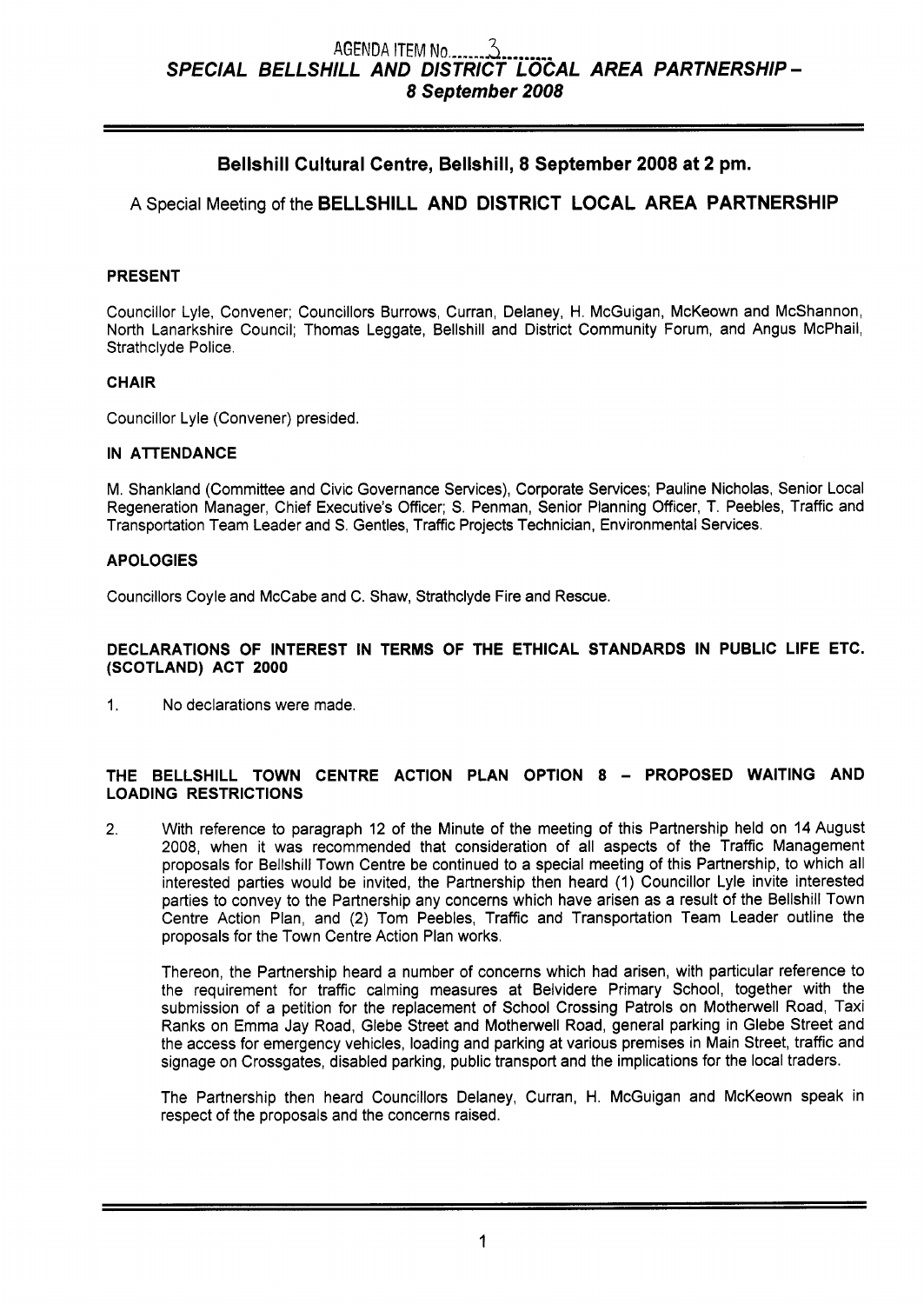**Decided:** that it be recommended to the Area Committee

- (1) that all the issues raised be considered by the Executive Director of Environmental Services, and
- (2) that a further meeting be arranged in the evening to facilitate wider consultation.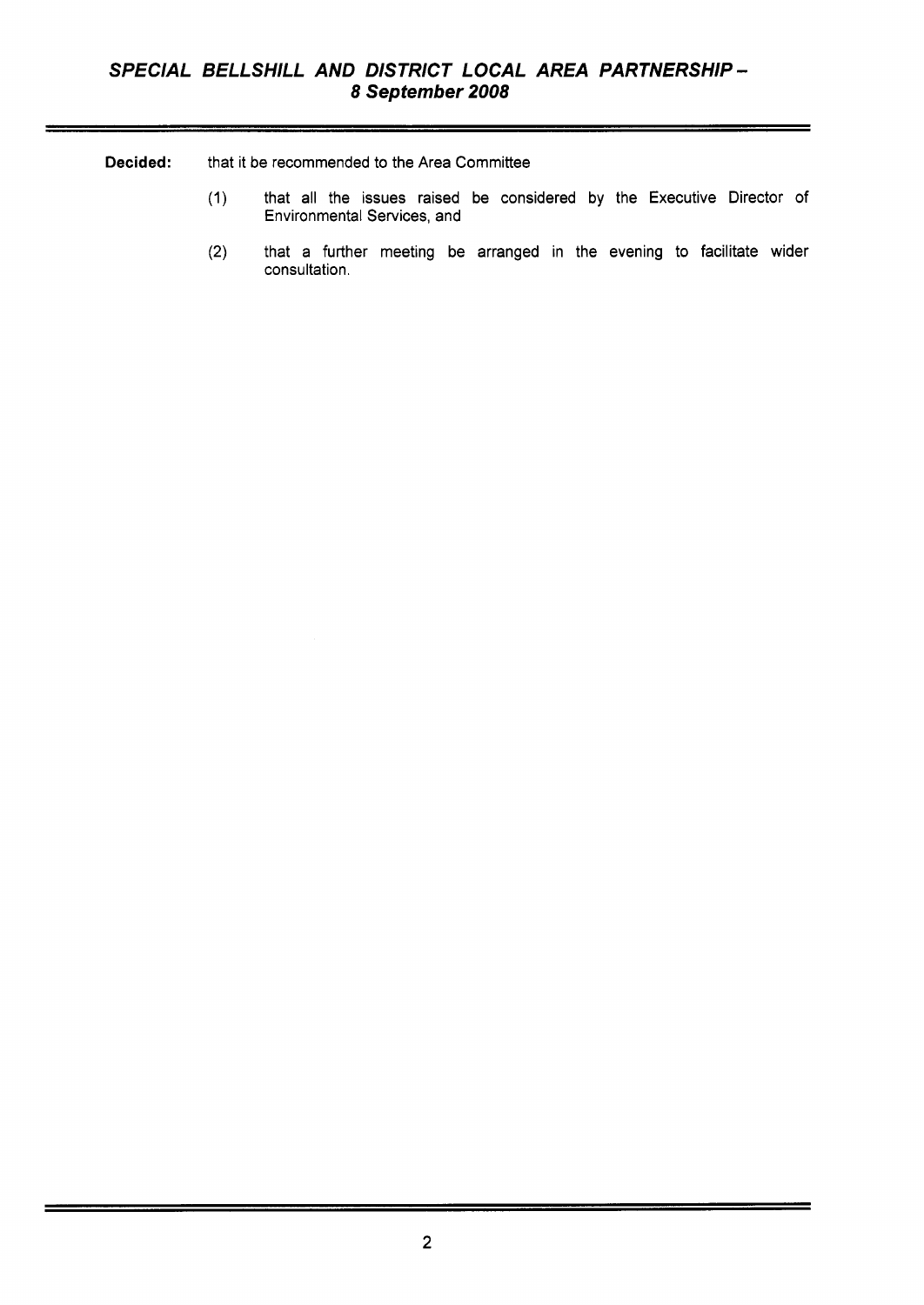# **Bellshill, 8 September 2008 at 3.15 pm.**

# **A** Special Meeting of the **BELLSHILL AND DISTRICT AREA COMMITTEE**

# **PRESENT**

Councillor Lyle, Convener; Councillors Curran, Delaney, H. McGuigan and McKeown.

# **CHAIR**

Councillor Lyle (Convener) presided.

# **IN ATTENDANCE**

The Administrative Officer (Committee and Civic Governance Services), Corporate Services; Senior Local Regeneration Manager, Chief Executive's Office, and Senior Planning Officer, Traffic and Transportation Team Leader and Traffic Projects Technician, Environmental Services.

# **APOLOGIES**

Councillors J. Coyle and McCabe

1. **DECLARATIONS OF INTEREST IN TERMS OF THE ETHICAL STANDARDS IN PUBLIC LIFE ETC (SCOTLAND) ACT 2000** 

**Decided:** the meeting noted that there were no declarations of interest.

### **2. CONSIDER RECOMMENDATIONS BY THE BELLSHILL AND DISTRICT LOCAL AREA PARTNERSHIP HELD ON 8 SEPTEMBER 2008**

The Committee gave consideration to the recommendations made by the Bellshill and District Local Area Partnership at its special meeting held on *8* September 2008 and agreed the following:-

# **THE BELLSHILL TOWN CENTRE ACTION PLAN OPTION 8** - **PROPOSED WAITING AND LOADING RESTRICTIONS**

# **Decided:**

- (1) that all the issues raised be considered by the Executive Director of Environmental Services, and
- (2) that a further meeting be arranged in the evening to facilitate wider consultation.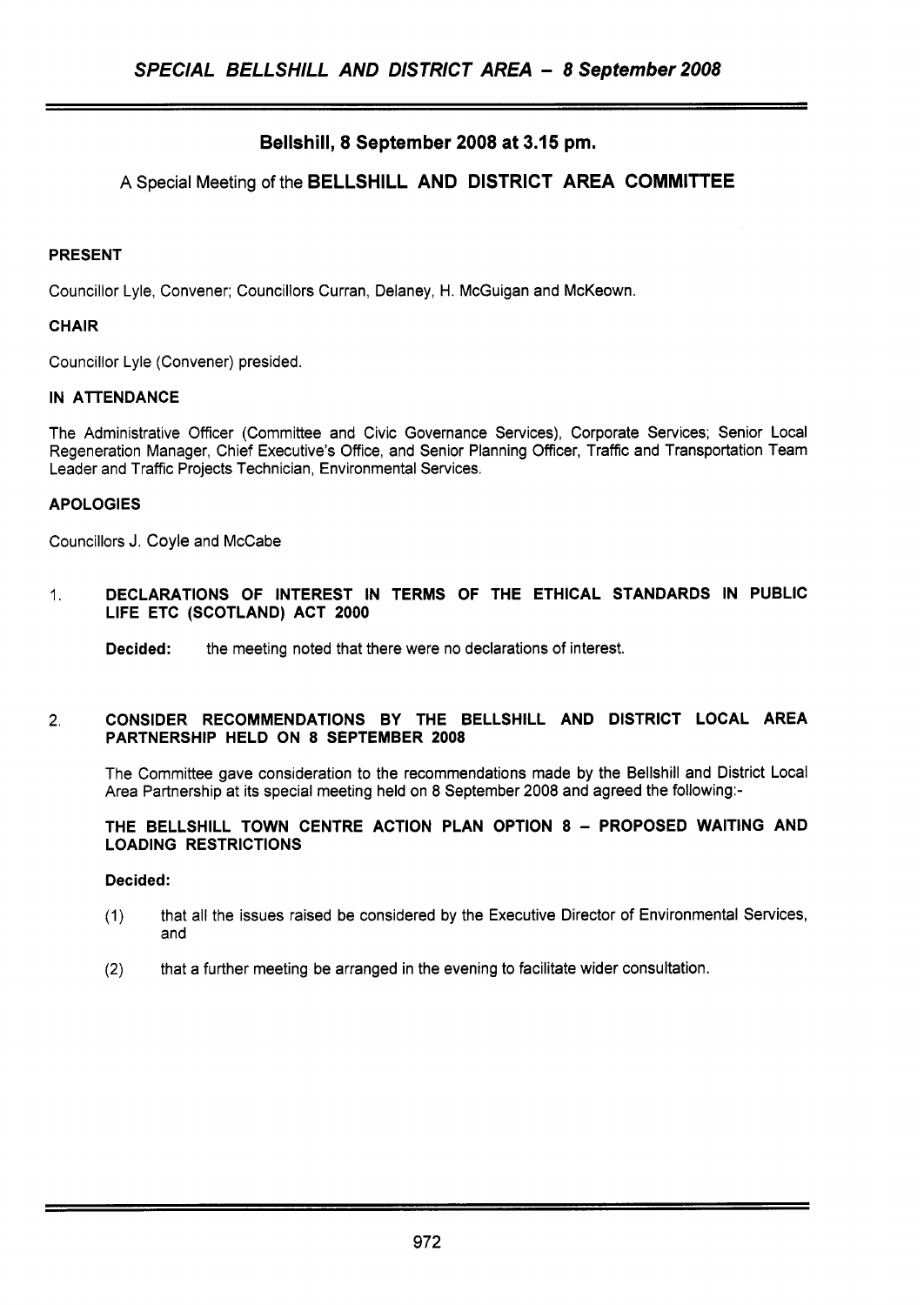# **Bellshill Cultural Centre, John Street, Bellshill, 9 October 2008 at 2 pm.**

# **A** Meeting of the **BELLSHILL AND DISTRICT LOCAL AREA PARTNERSHIP**

# **PRESENT**

Councillor Lyle, Convener; Councillors Burrows, Curran, Delaney, H. McGuigan and McKeown, North Lanarkshire Council; Walter Baker and Thomas Leggate, Bellshill and District Community Forum; Sandra Maclnnes, NHS Lanarkshire and Angus McPhail and David Leitch, Strathclyde Police.

# **CHAIR**

Councillor Lyle (Convener) presided.

# **IN ATTENDANCE**

Jean Anne Mcllwain, Administrative Officer (Committee and Civic Governance Services), Corporate Services; Sandie MacKay, Community Regeneration Manager, Chief Executive's Office; Shirley Penman, Senior Planning Officer, and Les Stevenson, Ravenscraig Project Manager, Environmental Services; Alison Clarke, Area Housing Manager and Laura O'Neil, Mediation Co-ordinator, Housing and Social Work Services and Joe McAvoy, Quality Improvement Manager, Learning and Leisure Services.

# **APOLOGIES**

Councillor McCabe, North Lanarkshire Council; Tom Bryce, NHS, Lanarkshire and Craig Shaw, Strathclyde Fire and Rescue.

# **DECLARATIONS OF INTEREST IN TERMS OF THE ETHICAL STANDARDS IN PUBLIC LIFE ETC. (SCOTLAND) ACT 2000**

1. The Partnership noted that there were no declarations of interest.

# **BELLSHILL AND DISTRICT LOCAL AREA PARTNERSHlPlAREA COMMITTEE** - **MINUTE**

- 2. There were submitted the Minutes of the meetings of Bellshill and District Local Area Partnership and Area Committee held on **14** August 2008.
	- **Decided:** that the terms of the Minutes be noted.

# **COMMUNIW POLICING MODEL** - **PRESENTATION**

- **3.** Superintendent Leitch gave a brief presentation on the new community policing unit in North Lanarkshire and provided details of:-
	- the new vision for community policing;
	- the shift in emphasis towards law enforcement;
	- *<sup>0</sup>*the tasking and co-ordinating approach, and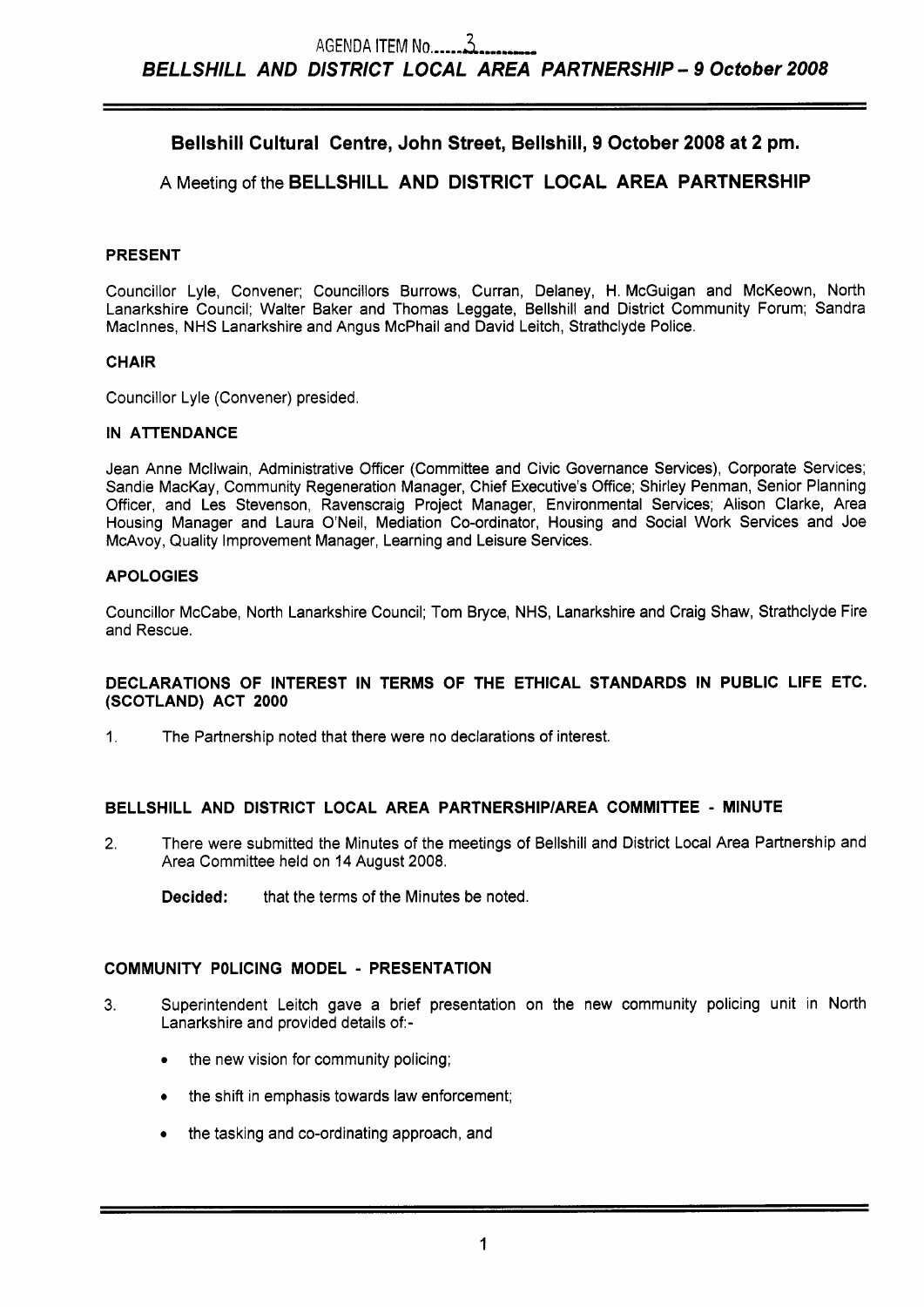*<sup>0</sup>*the structure of the new Community Policing Unit which showed an increased number of community police officers.

Thereafter Superintendent Leitch responded to Members' questions.

**Decided:** that the terms of the presentation be noted.

# **BELLSHILL AND DISTRICT COMMUNITY FORUM** - **UPDATE**

**4.** The Partnership noted that, on this occasion, there was no report by the Bellshill and District Community Forum.

Thereon, Sandie MacKay, Community Regeneration Manager, advised that Shona McConnell had recently taken up her post of Community Engagement Officer for the Bellshill and District area.

**Decided:** that the position be noted.

# **NHS LANARKSHIRE** - **NORTH COMMUNITY HEALTH PARTNERSHIP** - **BELLSHILL LOCALITY**

5. There was submitted a report dated September 2008 by Tom Bryce, General Manager, NHS Lanarkshire advising that the new Community Health Clinic was planned to open in mid November 2008 and highlighting recent health improvement activity within the Bellshill locality.

Thereon, Sandra Maclnnes, NHS Lanarkshire, then highlighted the main points of the report and responded to Members' questions.

**Decided:** that the content of the report be noted.

# **COMMUNITY SAFETY REPORT**

**6.** There was submitted a joint report (docketed) dated 9 October 2008 by Housing and Social Work Services, Strathclyde Police and Strathclyde Fire and Rescue (1) advising of initiatives and measures taken to minimise the levels of crime within the Bellshill and District area, and (2) providing statistical information in respect of the three partners.

Thereon, the Partnership heard Angus McPhail, Strathclyde Police and Laura O'Neil, Mediation Co-ordinator, in supplement to the report and in response to Members' questions.

**Decided:** that the content of the report be noted.

# **LOCAL DEVELOPMENT PROGRAMME**

**7.** With reference to paragraph 10 of the Minute of the meeting of the Partnership held on 14 August 2008, there was submitted a report (docketed) dated 12 September 2008 by the Head of Planning and Development (1) advising of the progress made in relation to the projects contained within the Local Development Programme for 2008/2009, and (2) pointing out that the 2009/2010 Programme would be compiled in early 2009 to enable approval to be sought from the Partnership at the meeting to be held in February 2009.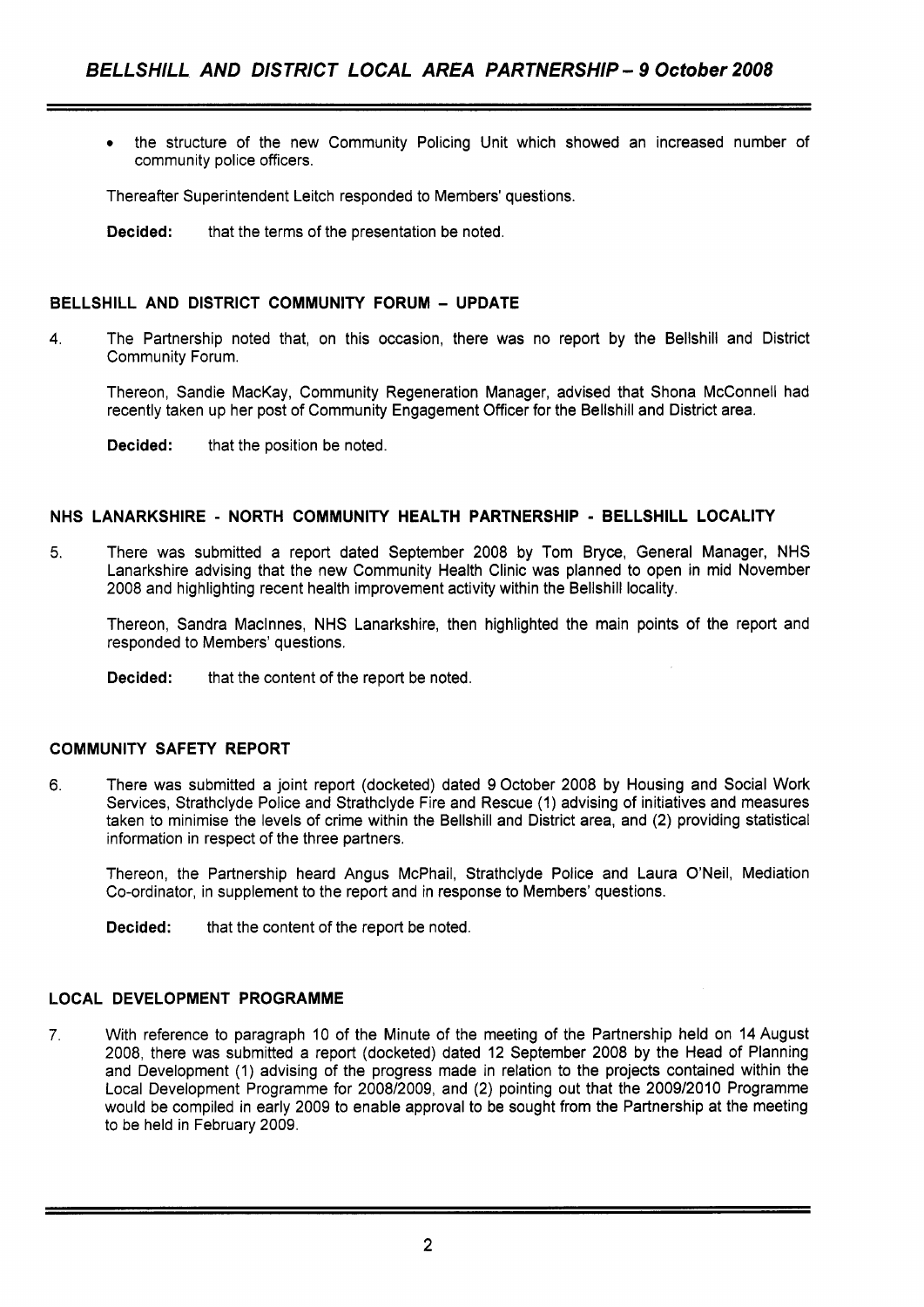Thereon, Shirley Penman, Senior Planning Officer, advised that there was no scope for the inclusion of further projects within this year's Local Development Programme although any further projects would be considered for inclusion in the 2009/2010 Programme.

Thereafter, Councillor McKeown sought clarification of the position regarding the regeneration of the King George V Park, Mossend.

- **Decided:** that it be recommended
	- (1) that the projects listed in the Appendix to the report be progressed by the Executive Director of Environmental Services through the Local Development Programme;
	- (2) that the progress in delivering the projects or alterations to the Programme be reported to future meetings of the Local Area Partnership, and
	- **(3)** that a report on the regeneration of the King George V Park, Mossend be submitted to the next meeting of the Partnership.

# **NEIGHBOURHOOD IMPROVEMENT PLAN**

**8.** There was submitted a report (docketed) dated 30 September 2008 by the Chief Executive (1) seeking approval for the adoption of the Neighbourhood improvement Plan for the Bellshill and District area; (2) indicating that the Neighbourhood Improvement Plan formed the key working document of the Bellshill and District Local Area Partnership reflecting the needs and aspirations of the local communities, promoting partnership working and improving local areas; (3) pointing out that the Action Plans within the Improvement Plan would be the subject of regular monitoring and review and would form the basis of future reports to the Partnership on progress.

Thereafter, Sandie Mackay, Community Regeneration Manager, highlighted the key points within the document and indicated that there were some minor changes and additions required to the Neighbourhood Improvement Plan and that the text would be in plain English.

# **Decided:**

- (1) that it be recommended that the adoption of the Bellshill and District Neighbourhood Improvement Plan be approved subject to any necessary changes being incorporated into the Plan and the amended Plan being circulated to Members following its adoption, and
- (2) that further reports on progress be submitted to future meetings of the Local Area Partnership.

# **BELLSHILL TOWN CENTRE ACTION PLAN**

#### **(1) PUBLIC MEETING**

9. With reference to paragraph 2 of the Minute of the special meeting of the Partnership held on 8 September 2008 when it was agreed (1) that all issues raised in relation to the Traffic Management proposals for Bellshill Town Centre would be considered by the Executive Director of Environmental Services, and (2) that a further meeting would be arranged in the evening to facilitate wider consultation, the Convener (a) advised that arising from that meeting, five taxi ranks had now been identified as part of the Traffic Management proposals for Bellshill Town Centre for consultation with the Taxi Owners' Association; (b) proposed that security fencing be provided at the entrance to Sacred Heart Church and Living Waters Christian Centre, and (c) indicated that a further public meeting would be held in November to report further on this matter.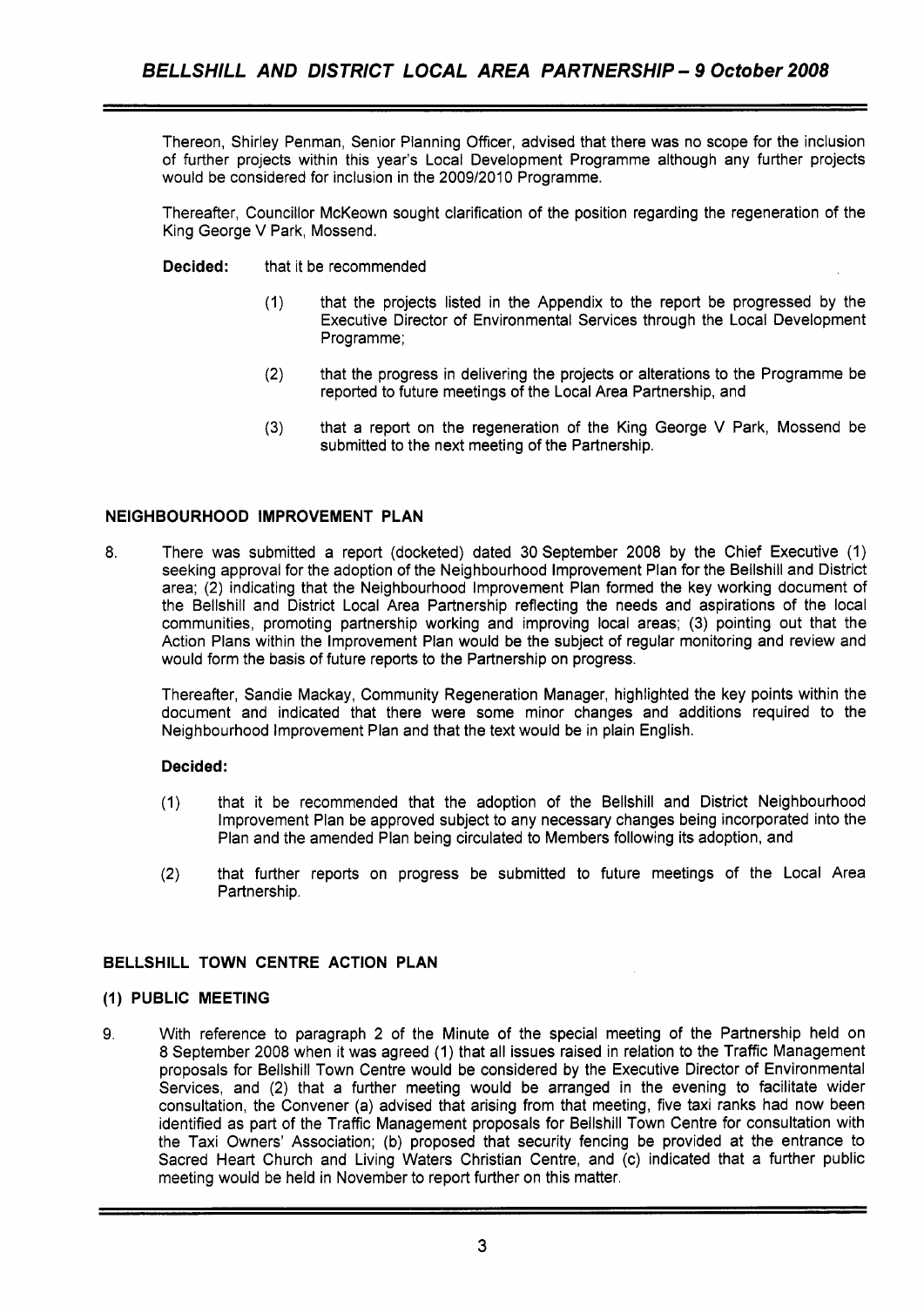# **Decided:**

- (1) that it be recommended that security fencing be provided at the entrance to Sacred Heart Church and Living Waters Christian Centre, and
- (2) that the current position be otherwise noted.

## **(2) UPDATE**

**10.** With reference to paragraph **11** of the Minute of the meeting of the Partnership held on **14** August 2008, there was submitted a report dated **15** September 2008 by the Head of Planning and Development **(1)** updating the Partnership on the progress made in relation to the Bellshill Town Centre Action Plan; (2) indicating that Fountain Support Services had been appointed to undertake the Phase 3 works in Bellshill Town Centre, and (3) pointing out that Land Use Consultants had been appointed to administer, manage and supervise the implementation of Phases 3 and **4** of the Plan.

Thereon, Shirley Penman, Senior Planning Officer, highlighted the current position in relation to the works being undertaken as part of the Town Centre Action Plan.

Thereafter Councillor Lyle requested that the Head of Planning and Development ensure that disruption in the Town Centre be kept to a minimum prior to the Christmas period.

#### **Decided:**

- **(1)** that it be recommended that the Head of Planning a Development ensure that disruption be kept to a minimum in the Town Centre prior to the Christmas period, and
- (2) that the progress made on the Bellshill Town Centre Action Plan be otherwise noted.

# **RAVENSCRAIG DEVELOPMENT UPDATE**

**11.** With reference to paragraph **11** of the Minute of the meeting of the Partnership held on **1** May 2008, there was submitted a report dated **11** September 2008 by the Head of Planning and Development **(1)**  advising of the current position in relation to the redevelopment of the former Ravenscraig Steelworks, and (2) highlighting future developments including the provision of social rented housing, the new rail station and the provision of an Innovation Park at Ravenscraig.

Thereon, Les Stevenson, Ravenscraig Project Manager, was heard in supplement to the report.

**Decided:** that the contents of the report be noted.

#### **BURNHEAD PITCHES**

12. With reference to paragraph 2 of the Minute of the meeting of this Partnership held on **14** August 2008 when it was agreed that a report on the current position regarding the Burnhead Sports Pitch be submitted to the next meeting of the Partnership, there was submitted a report dated 30 September 2008 by the Head of Community Information and Learning advising on the sums which had been expended on the changing rooms and the two pitches at Burnhead, totalling £176,000.

**Decided:** that consideration be continued to the next meeting.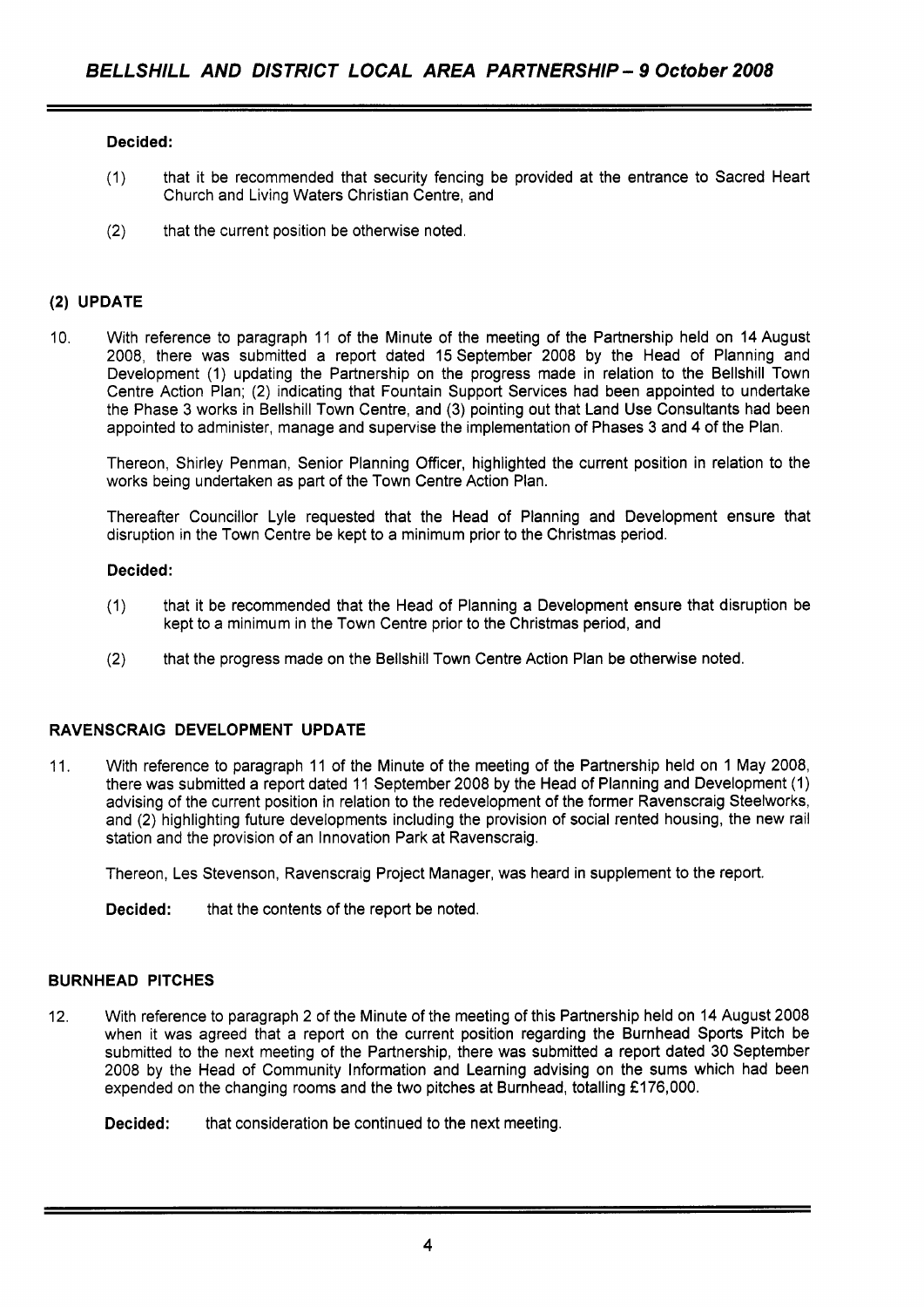# **LETTING CHARGES AND ACCESS TO NEW SCHOOL PREMISES**

13. With reference to paragraph 7 of the Minute of the meeting of the Partnership held on 14 August 2008 when the Partnership was advised that a report on letting charges and accessibility of facilities was being prepared for submission to the next meeting of the Partnership/Area Committee, there was submitted a report (docketed) dated 11 September 2008 by the Head of Community Information and Learning (1) enclosing details of the charges applied to school and community facility lets, as detailed in Appendix 1 to the report, and (2) outlining the current usage and availability of John Paul II and Tannochside Primary Schools, as detailed in Appendix 2 to the report.

**Decided:** that consideration be continued to the next meeting of the Partnership.

# **DATE, TIME AND VENUE OF NEXT MEETING**

14. The next meeting of the Partnership was scheduled to take place on Thursday, 11 December 2008 at 7 pm within Cardinal Newman High School, Bellshill.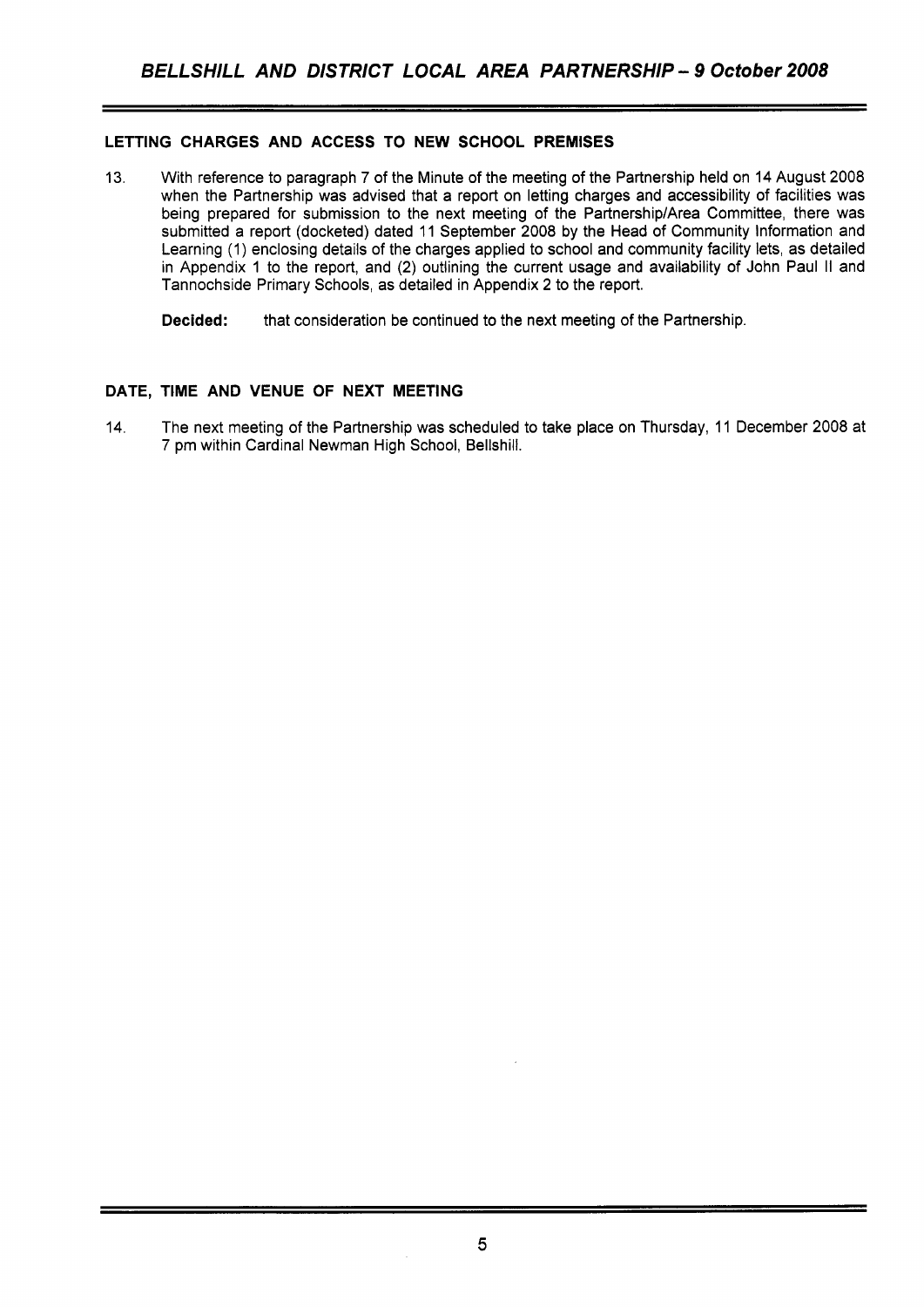Bellshill Cultural Centre, John Street, Bellshill, 9 October 2008 at 3.25 **pm.** 

# A Meeting of the BELLSHILL AND DISTRICT AREA COMMITTEE

# PRESENT

Councillor Lyle, Convener; Councillors Burrows, Curran, Delaney, H. McGuigan and McKeown.

# CHAIR

Councillor Lyle (Convener) presided.

# IN ATTENDANCE

The Administrative Officer (Committee and Civic Governance Services), Corporate Services; Community Regeneration Manager, Chief Executive's Office; Senior Planning Officer, and Ravenscraig Project Manager, Environmental Services; Area Housing Manager and Mediation Co-ordinator, Housing and Social Work Services and Quality Improvement Manager, Learning and Leisure Services.

# APOLOGY

Councillor McCabe.

## 1. DECLARATIONS OF INTEREST IN TERMS OF THE ETHICAL STANDARDS IN PUBLIC LIFE ETC (SCOTLAND) ACT 2000

**Decided:** the meeting noted that there were no declarations of interest.

### **2.** CONSIDER RECOMMENDATIONS BY THE BELLSHILL AND DISTRICT LOCAL AREA PARTNERSHIP HELD ON 9OCTOBER 2008

The Committee gave consideration to the recommendations made by the Bellshill and District Local Area Partnership at its meeting held on **9** October 2008 and agreed in respect of each item, the following:-

(1) BELLSHILL AND DISTRICT LOCAL AREA PARTNERSHlPlAREA COMMITTEE - **MINUTE** 

Decided: that the terms of the Minutes be noted.

# (2) COMMUNITY POLICING MODEL - PRESENTATION

Decided: that the terms of the presentation be noted.

# **(3)** BELLSHILL AND DISTRICT COMMUNITY FORUM - UPDATE

Decided: that the position be noted.

j,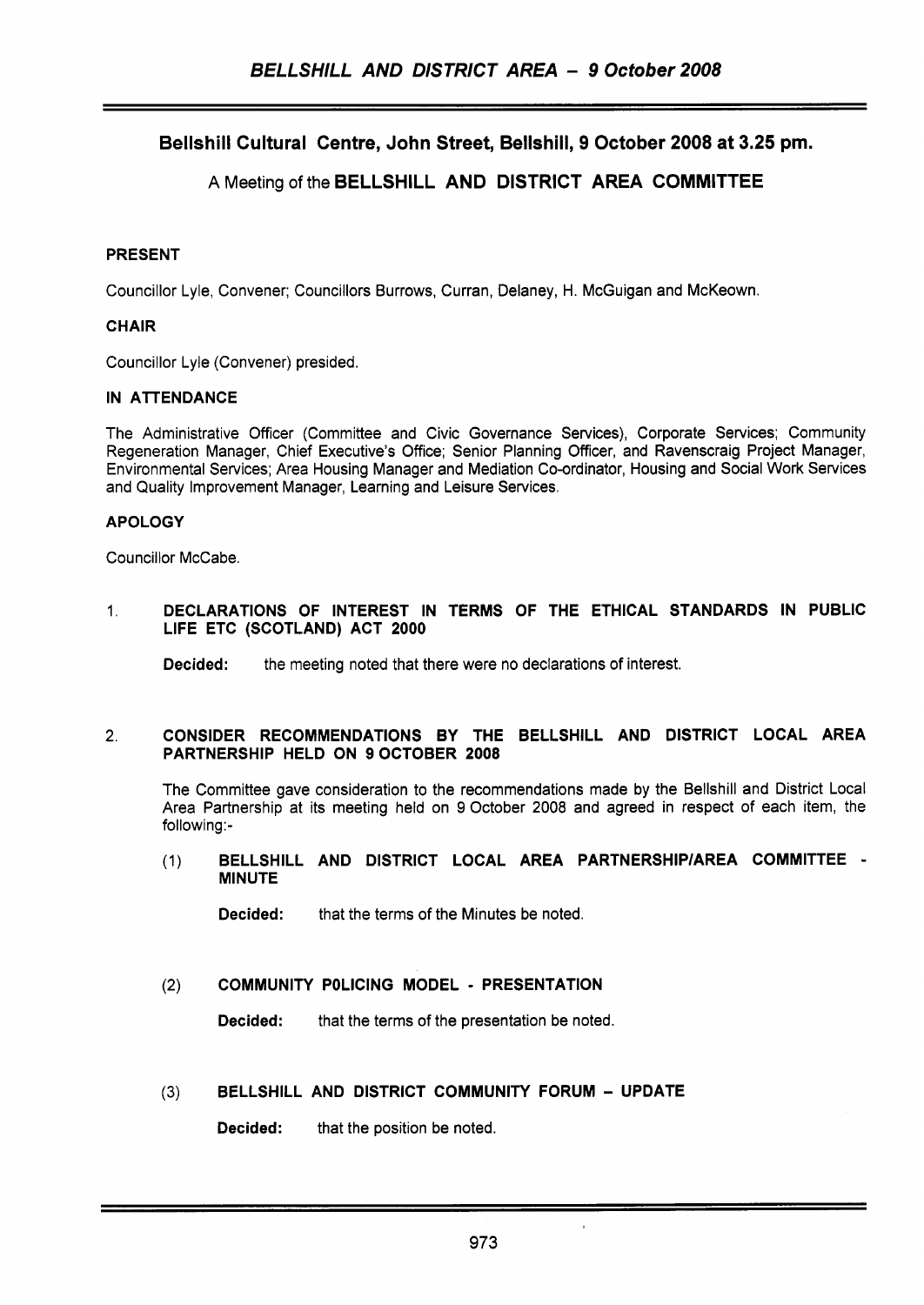# **(4) NHS LANARKSHIRE** - **NORTH COMMUNITY HEALTH PARTNERSHIP** - **BELLSHILL LOCALITY**

**Decided:** that the content of the report be noted.

# **(5) COMMUNITY SAFETY REPORT**

**Decided:** that the content of the report be noted.

# **(6) LOCAL DEVELOPMENT PROGRAMME**

### **Decided:**

- (1) that the projects listed in the Appendix to the report be progressed by the Executive Director of Environmental Services through the Local Development Programme;
- (2) that the progress in delivering the projects or alterations to the Programme be reported to future meetings of the Local Area Partnership, and
- **(3)** that a report on the regeneration of the King George V Park, Mossend be submitted to the next meeting of the Partnership.

# **(7) NEIGHBOURHOOD IMPROVEMENT PLAN**

### **Decided:**

- (1) that the adoption of the Bellshill and District Neighbourhood Improvement Plan be approved subject to any necessary changes being incorporated into the Plan and the amended Plan being circulated to Members following its adoption, and
- **(2)** that further reports on progress be submitted to future meetings of the Local Area Partnership.

# **(8) BELLSHILL TOWN CENTRE ACTION PLAN**

# (a) **PUBLIC MEETING**

# **Decided:**

- (1) that security fencing be provided at the entrance to Sacred Heart Church and Living Waters Christian Centre, and
- (2) that the current position be otherwise noted.